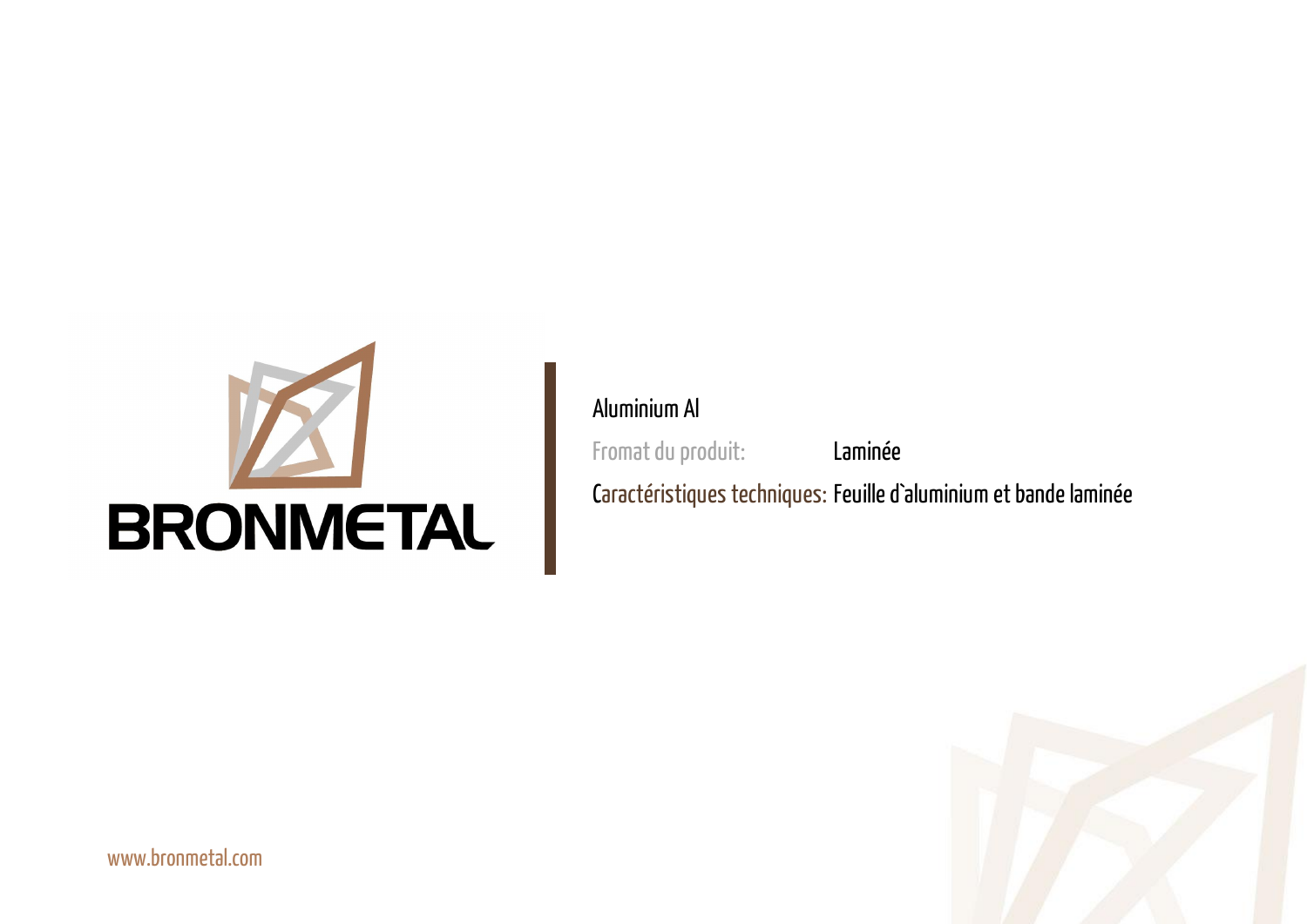## ÉQUIVALENT 1050 PURE ALUMINIUM (99,5%)

|            | <b>ÉQUIVALENTS NORMES NATIONALES ET LE COMMERCE DES NOMS</b> |                 |               |                 |                |                    |               |                 |  |  |  |  |
|------------|--------------------------------------------------------------|-----------------|---------------|-----------------|----------------|--------------------|---------------|-----------------|--|--|--|--|
| <b>ISO</b> | <b>ESPAÑA</b>                                                | <b>ALEMANIA</b> | <b>CANADA</b> | <b>E.E.U.U.</b> | <b>FRANCIA</b> | <b>REINO UNIDO</b> | <b>ITALIA</b> | <b>D'AUTRES</b> |  |  |  |  |
| AI-99,5    | L-3051                                                       | AI-99,5         | Al-99,5       |                 | A <sub>5</sub> | 1B                 | 9001/2        | 17010           |  |  |  |  |
|            | Puraltok 99,5                                                | 3,0255          | 1S            |                 |                | Durcilium T        |               | 4007            |  |  |  |  |
|            |                                                              | WG-1S           |               |                 |                | Hiduminium         |               | A <sub>1</sub>  |  |  |  |  |
|            |                                                              | 1150/55         |               |                 |                | Impalco 0,5        |               | Aluran 99,5     |  |  |  |  |

#### ÉQUIVALENT 1200 PURE ALUMINIUM (99 %)

|            |                |                  |               |                 | <b>ÉQUIVALENTS NORMES NATIONALES ET LE COMMERCE DES NOMS</b> |                    |               |                 |
|------------|----------------|------------------|---------------|-----------------|--------------------------------------------------------------|--------------------|---------------|-----------------|
| <b>ISO</b> | <b>ESPAGNE</b> | <b>ALLEMAGNE</b> | <b>CANADA</b> | <b>E.E.U.U.</b> | <b>FRANCE</b>                                                | <b>ROYAUME-UNI</b> | <b>ITALIE</b> | <b>D'AUTRES</b> |
| AI 99,0    | L-3001         | AI 99,0          | 2S            | 1100            | $A-4$                                                        | 1C                 | 3567          | 4010            |
|            | Puraltok 99    | 3,0205           |               |                 |                                                              | 2S                 | 1100          | 5090            |
|            |                | WG-2S            |               |                 |                                                              | <b>Birmetal 2</b>  | 9001/1        | 17005           |
|            |                | 90               |               |                 |                                                              | Hiduminium-1C      |               | 1008            |
|            |                | 1010             |               |                 |                                                              |                    |               | <b>NA-2S</b>    |
|            |                | 1191             |               |                 |                                                              |                    |               | 2584            |
|            |                |                  |               |                 |                                                              |                    |               | A <sub>0</sub>  |
|            |                |                  |               |                 |                                                              |                    |               | Aluran 99       |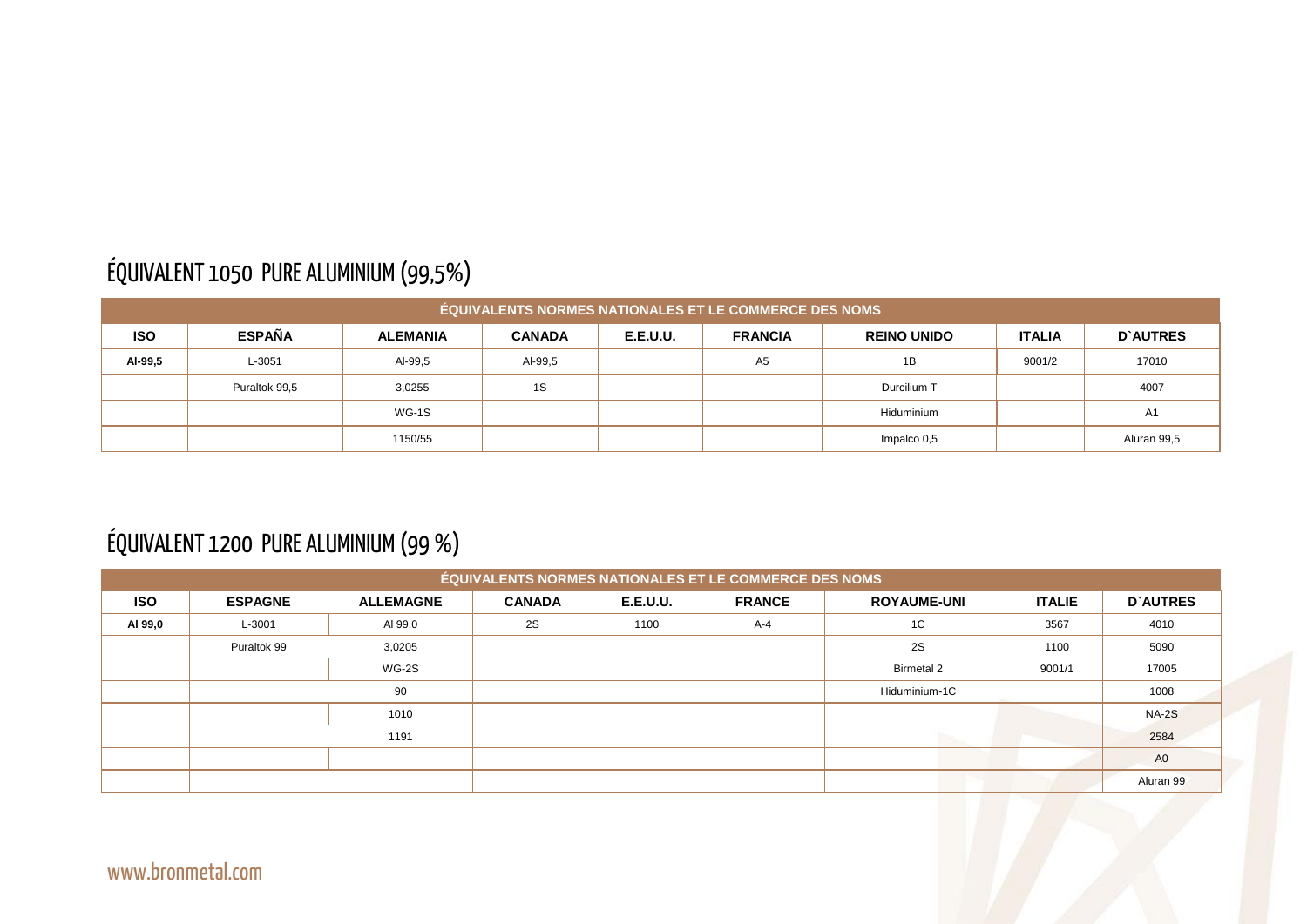## ÉQUIVALENT 2007 ALUMINIUM-CUIVRE

|                   | ÉQUIVALENTS NORMES NATIONALES ET LE COMMERCE DES NOMS |               |
|-------------------|-------------------------------------------------------|---------------|
| <b>ESPAGNE</b>    | <b>ALLEMAGNE</b>                                      | <b>FRANCE</b> |
| L-3121            | <b>DIN 1725</b>                                       | A U4Pb        |
| Cobreljusqu'àk 07 | <b>DIN 1746</b>                                       |               |
|                   | <b>DIN 1747</b>                                       |               |
|                   | Tordal 1970                                           |               |
|                   | Spanal 320                                            |               |
|                   | Aludur 570 A                                          |               |
|                   | Automat                                               |               |

## ÉQUIVALENT 2011 ALUMINIUM-CUIVRE

| <b>EQUIVALENCIAS COMERCIALES</b> |               |                   |               |              |               |                    |  |  |  |  |  |
|----------------------------------|---------------|-------------------|---------------|--------------|---------------|--------------------|--|--|--|--|--|
| <b>ESPAGNE</b>                   | <b>CANADA</b> | <b>E.E.U.U.</b>   | <b>FRANCE</b> | <b>SUIZA</b> | <b>ITALIE</b> | <b>ROYAUME-UNI</b> |  |  |  |  |  |
| L-3192                           | CB 60         | 2011              | A-U5PbBi      | Decotal 500  | Recidal 11    | 28 S               |  |  |  |  |  |
| 28-S                             | CSA HA,5      | <b>ASTM B 211</b> | Fortal 2011   |              |               |                    |  |  |  |  |  |
|                                  | 28 S          | QQ-R-225/3        |               |              |               |                    |  |  |  |  |  |
|                                  |               | QQ-R-365          |               |              |               |                    |  |  |  |  |  |
|                                  |               | <b>WW-P-471</b>   |               |              |               |                    |  |  |  |  |  |
|                                  |               | Ty III            |               |              |               |                    |  |  |  |  |  |
|                                  |               | QQ-R-566          |               |              |               |                    |  |  |  |  |  |

| <b>SUIZA</b> |  |
|--------------|--|
| Al-CuMgPb    |  |
| Al-CuMgCd    |  |
| Decotal 200  |  |
| Aludur D 505 |  |
| <b>MFK</b>   |  |
|              |  |
|              |  |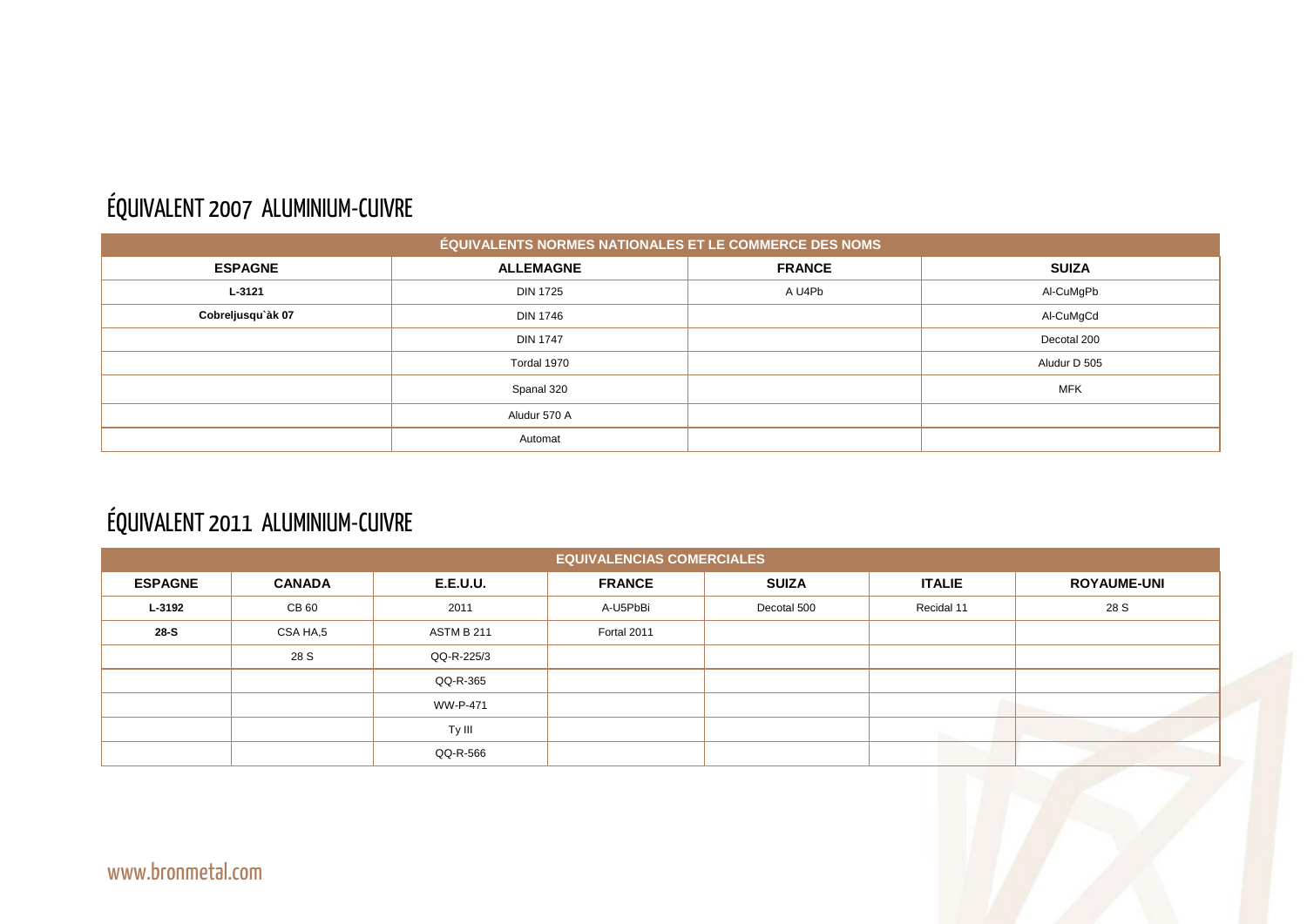#### ÉQUIVALENT 2030 ALUMINIUM-CUIVRE

| ÉQUIVALENTS NORMES NATIONALES ET LE COMMERCE DES NOMS |                  |                |              |  |  |  |  |  |  |
|-------------------------------------------------------|------------------|----------------|--------------|--|--|--|--|--|--|
| <b>ESPAGNE</b>                                        | <b>ALLEMAGNE</b> | <b>FRANCE</b>  | <b>SUIZA</b> |  |  |  |  |  |  |
| $L - 3121$                                            | Al CuMgPb        | A U4Pb         | Al-CuMgPb    |  |  |  |  |  |  |
|                                                       | 3,1645           | NF A 57.350    | Al-CuMgCd    |  |  |  |  |  |  |
|                                                       | <b>DIN 1725</b>  | Fortal D       | Decotal 200  |  |  |  |  |  |  |
|                                                       | <b>DIN 1746</b>  | Fortal 2030    | Aludur D 505 |  |  |  |  |  |  |
|                                                       | <b>DIN 1747</b>  | Carbium al Pbl | <b>MFK</b>   |  |  |  |  |  |  |
|                                                       | Tordal 1970      | Duralumin DE   |              |  |  |  |  |  |  |
|                                                       | Spanal 320       |                |              |  |  |  |  |  |  |
|                                                       | Aludur 570 A     |                |              |  |  |  |  |  |  |
|                                                       | Automat          |                |              |  |  |  |  |  |  |

## ÉQUIVALENT 2014 ALUMINIUM-CUIVRE

| <b>ÉQUIVALENTS NORMES NATIONALES ET LE COMMERCE DES NOMS</b> |                |                  |               |                   |                |                    |               |                   |  |  |  |  |
|--------------------------------------------------------------|----------------|------------------|---------------|-------------------|----------------|--------------------|---------------|-------------------|--|--|--|--|
| <b>ISO</b>                                                   | <b>ESPAGNE</b> | <b>ALLEMAGNE</b> | <b>CANADA</b> | <b>E.E.U.U.</b>   | <b>FRANCE</b>  | <b>ROYAUME-UNI</b> | <b>ITALIE</b> | <b>D'AUTRES</b>   |  |  |  |  |
| AlCu4SiMg                                                    | $L-313$        | 17/14            | CS41M         | ASTM B209/210/211 | AU4SG          | 2014A-3L62         | 14 S          | 17105             |  |  |  |  |
|                                                              | Alucor 66      | 17/16            | <b>CS41N</b>  | ASTM B221/241/247 | Duralumin RS   | <b>GB 26S</b>      | <b>FD 14</b>  | <b>PA33</b>       |  |  |  |  |
|                                                              | Earlumin 44 S  | AK3-AK34         | 26 S          | MILL-A-22771      | Carbium dur    | <b>AWCO 305</b>    | <b>AV 14</b>  | 4338              |  |  |  |  |
|                                                              | <b>B56S</b>    | 2140             | 24430         | QQ-A-200/2        | Durcilium fort | Birmetal-478       | <b>SD 14</b>  | Avional 660       |  |  |  |  |
|                                                              | Cobrealtok 14  | 1826/27          | CG42          | QQ-A-225/4        |                | <b>BA 305</b>      | 9002/3        | Aludur 570        |  |  |  |  |
|                                                              |                | Avional 662      |               | QQ-A-250/4        |                | Durcilium K        |               | 26S               |  |  |  |  |
|                                                              |                |                  |               |                   |                | Hiduminium 66      |               | <b>Alradur SI</b> |  |  |  |  |
|                                                              |                |                  |               |                   |                |                    |               | 6305              |  |  |  |  |
|                                                              |                |                  |               |                   |                |                    |               | 2595              |  |  |  |  |

www.bronmetal.com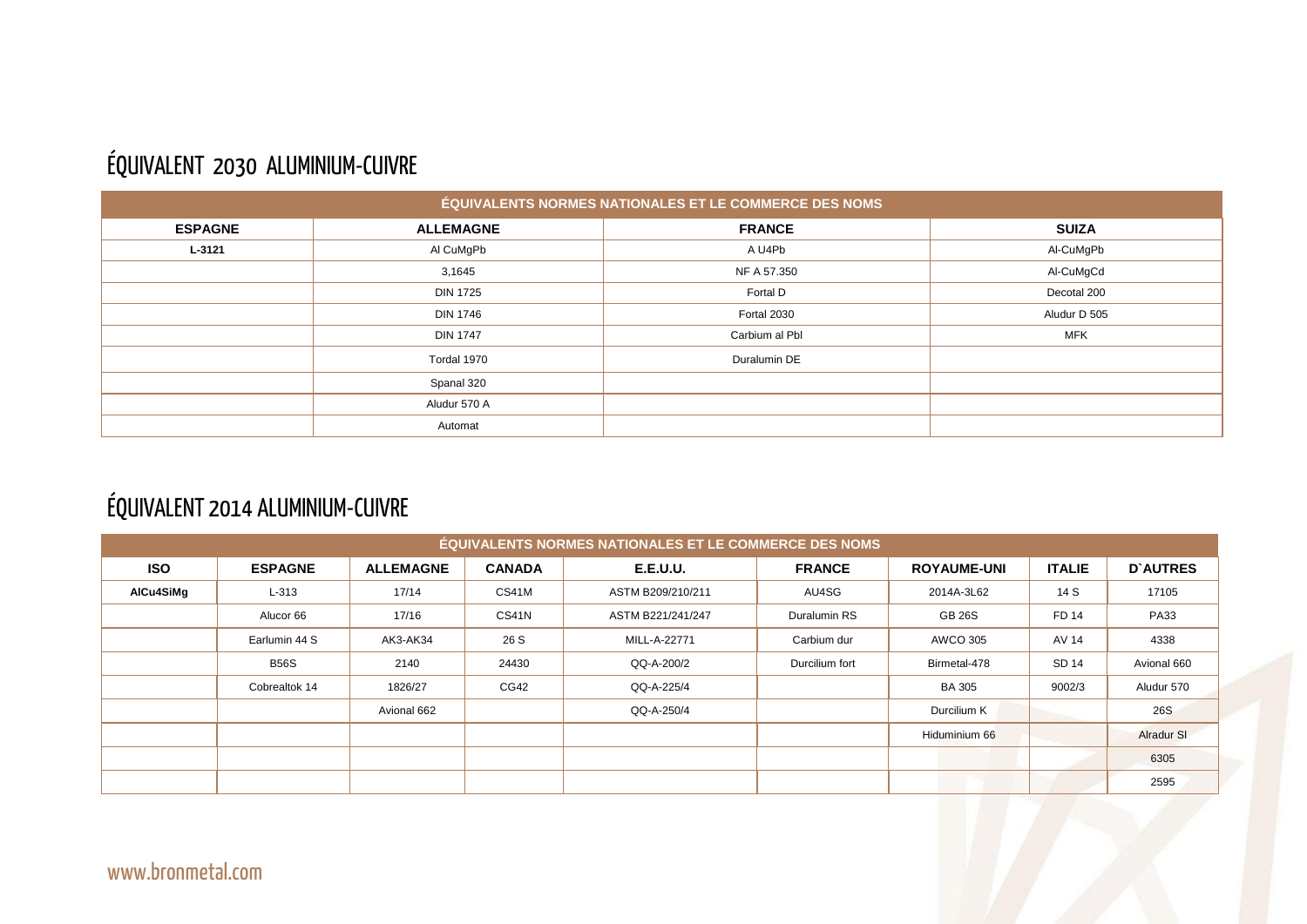#### ÉQUIVALENT 2017 A ALUMINIUM-CUIVRE

|            | <b>ÉQUIVALENTS NORMES NATIONALES ET LE COMMERCE DES NOMS</b> |                  |               |                 |               |                    |               |                 |  |  |  |  |  |
|------------|--------------------------------------------------------------|------------------|---------------|-----------------|---------------|--------------------|---------------|-----------------|--|--|--|--|--|
| <b>ISO</b> | <b>ESPAGNE</b>                                               | <b>ALLEMAGNE</b> | <b>CANADA</b> | <b>E.E.U.U.</b> | <b>FRANCE</b> | <b>ROYAUME-UNI</b> | <b>ITALIE</b> | <b>D'AUTRES</b> |  |  |  |  |  |
| AlCu4Mg1Si | Alucor 101                                                   | Aludur 570       | <b>CM 41A</b> | <b>CM 41A</b>   | Duralumin     | Durcilium 11       | AV 22         | Avional 100     |  |  |  |  |  |
|            | Earlumin 40G                                                 | Avional 100      | <b>17S</b>    | ASTM B211       | Rivadural 440 | Hiduminium 01      | Avional 22    | Avional 102     |  |  |  |  |  |
|            | <b>17S</b>                                                   | <b>AK1-AK13</b>  |               | ASTM B316       | Carbium       | Bimetal 477        | Chitonal 22   | Aludur 570      |  |  |  |  |  |
|            | Cobrealtok 17                                                | 2170             |               | MIL-R-5674      | Durcilium     | Aldural B          | 9002/2        | Alradur         |  |  |  |  |  |
|            |                                                              | b17/60           |               | QQ-A-225/5      |               | Aldural Q          |               | Orthodur        |  |  |  |  |  |
|            |                                                              | Bondur 17/60     |               | QQ-A-430        |               |                    |               | Avional 25      |  |  |  |  |  |
|            |                                                              | Hedur 1812/48    |               |                 |               |                    |               |                 |  |  |  |  |  |

## ÉQUIVALENT 2024 ALUMINIUM-CUIVRE

|            | <b>ÉQUIVALENTS NORMES NATIONALES ET LE COMMERCE DES NOMS</b> |                   |               |                   |                |                    |               |                 |  |  |  |  |  |
|------------|--------------------------------------------------------------|-------------------|---------------|-------------------|----------------|--------------------|---------------|-----------------|--|--|--|--|--|
| <b>ISO</b> | <b>ESPAGNE</b>                                               | <b>ALLEMAGNE</b>  | <b>CANADA</b> | <b>E.E.U.U.</b>   | <b>FRANCE</b>  | <b>ROYAUME-UNI</b> | <b>ITALIE</b> | <b>D'AUTRES</b> |  |  |  |  |  |
| AlCu4Mg1Si | $L-314$                                                      | Aludur 580        | CG 42         | QQ-A-200/3        | Duralumin FR   | <b>DTD 590</b>     | 24 S          | Alradur S       |  |  |  |  |  |
|            | Cobrealtok 24                                                | Okatur 10         | 24S           | QQ-A-225/6        | Carbium dur    | <b>DTD 5100</b>    | <b>FD 24</b>  | 6315            |  |  |  |  |  |
|            |                                                              | Heddur 1850/52/57 |               | QQ-A-250/4        | Durcilium fort | Aldural G          | AV 24         |                 |  |  |  |  |  |
|            |                                                              | Avional 152       |               | QQ-A-430          |                | Duralumin G        | SD 24         |                 |  |  |  |  |  |
|            |                                                              | AK2-AK24          |               | WW-T-700/3        |                | Hidiminium 72      | 9002/4        |                 |  |  |  |  |  |
|            |                                                              | 2240              |               | MII-T-50777       |                | Impalco 2024       |               |                 |  |  |  |  |  |
|            |                                                              | Bondur 17/24      |               | ASTM B209/210/211 |                | 24S                |               |                 |  |  |  |  |  |
|            |                                                              |                   |               | ASTM B221/241/316 |                |                    |               |                 |  |  |  |  |  |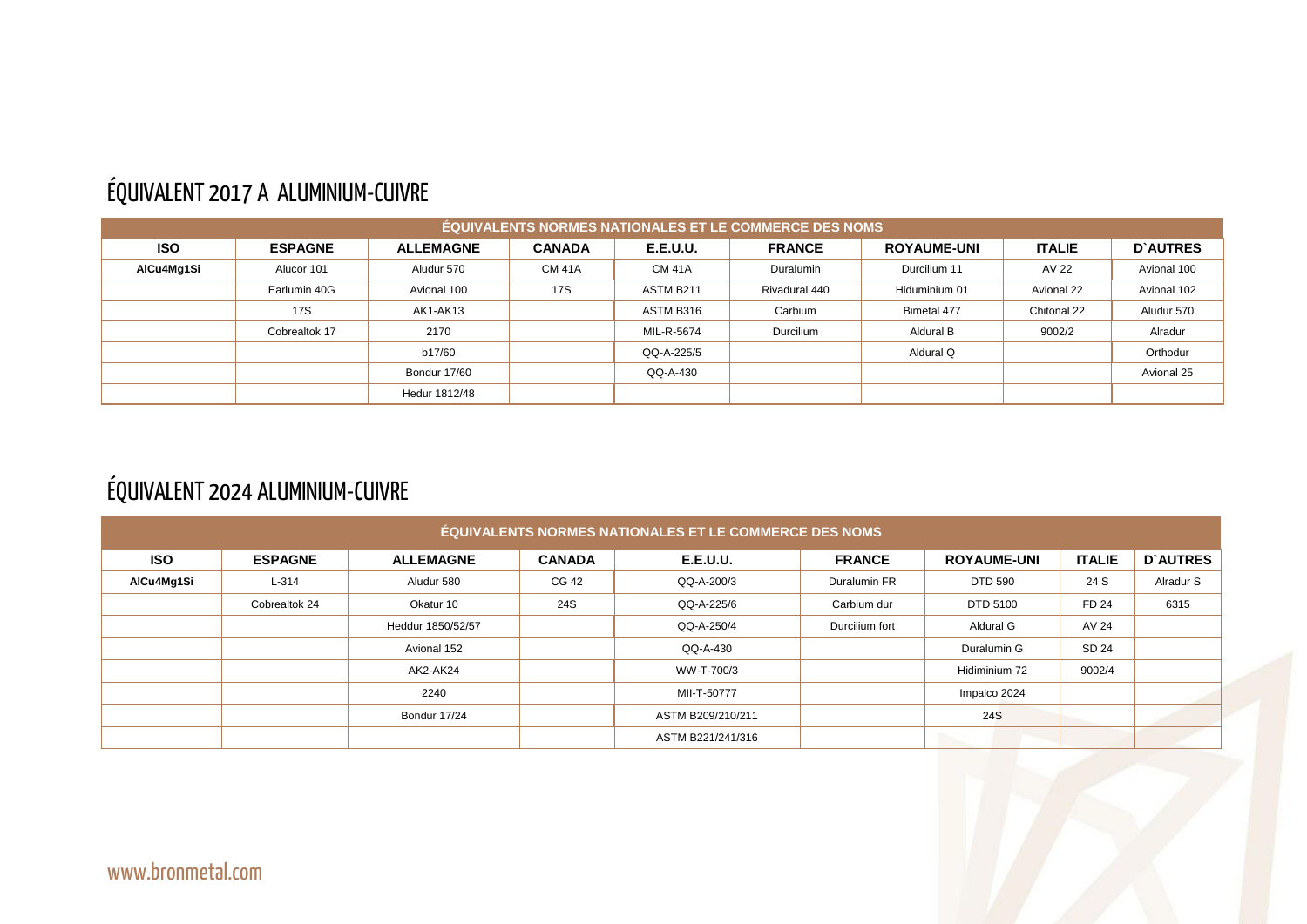## ÉQUIVALENT 3003 ALUMINIUM-MANGANESE

|            |                |                  |                  | <b>ÉQUIVALENTS NORMES NATIONALES ET LE COMMERCE DES NOMS</b> |               |                    |               |                 |
|------------|----------------|------------------|------------------|--------------------------------------------------------------|---------------|--------------------|---------------|-----------------|
| <b>ISO</b> | <b>ESPAGNE</b> | <b>ALLEMAGNE</b> | <b>CANADA</b>    | <b>E.E.U.U.</b>                                              | <b>FRANCE</b> | <b>ROYAUME-UNI</b> | <b>ITALIE</b> | <b>D'AUTRES</b> |
| AlMn1Cu    | $L-381$        | Alforman         | <b>MC 10</b>     | QQ-A-220/1                                                   | Alumanganese  | Hiduminium 11      | Aluman 30     | Alraman C       |
|            | Almantok 03    | Mangal           | 3S               | QQ-A-225/2                                                   | Brial 10      | Impalco 190        | 9003/1        | Aludur 15       |
|            | Alucor 11      | Osmagal          | D <sub>3</sub> S | QQ-A-250/2                                                   |               | Magalal            | 7788          | Aluman          |
|            | Earman 12      | Heddal 1210      | 31220            | WW-T-700/2                                                   |               | 3103               |               | ASV2030         |
|            | 3S             | Venicorr         | GM31P            | MIL-P-25955                                                  |               |                    |               | NA-D3S          |
|            |                | AIMnCu           | 5554             | MIL-R-1150                                                   |               |                    |               |                 |
|            |                |                  |                  | MIL-E-15507                                                  |               |                    |               |                 |
|            |                |                  |                  | ASTM B209/210/211                                            |               |                    |               |                 |
|            |                |                  |                  | ASTM B221/234/241                                            |               |                    |               |                 |
|            |                |                  |                  | ASTM B345/483/491                                            |               |                    |               |                 |
|            |                |                  |                  | ASTM B404/313/547                                            |               |                    |               |                 |
|            |                |                  |                  | ASTM B316                                                    |               |                    |               |                 |
|            |                |                  |                  | SB 209/210/221                                               |               |                    |               |                 |
|            |                |                  |                  | SB 234/241/247                                               |               |                    |               |                 |
|            |                |                  |                  | 3003                                                         |               |                    |               |                 |

## ÉQUIVALENT 3004 ALUMINIUM-MANGANESE

|            | <b>ÉQUIVALENTS NORMES NATIONALES ET LE COMMERCE DES NOMS</b> |                  |               |                   |               |                    |               |                 |  |  |  |  |
|------------|--------------------------------------------------------------|------------------|---------------|-------------------|---------------|--------------------|---------------|-----------------|--|--|--|--|
| <b>ISO</b> | <b>ESPAGNE</b>                                               | <b>ALLEMAGNE</b> | <b>CANADA</b> | <b>E.E.U.U.</b>   | <b>FRANCE</b> | <b>ROYAUME-UNI</b> | <b>ITALIE</b> | <b>D'AUTRES</b> |  |  |  |  |
|            | L-382                                                        | (L55)            |               | <b>SAE 242</b>    |               |                    | 4S            | 6511            |  |  |  |  |
|            | Almantok 04                                                  | 3540             |               | <b>MG 11A</b>     |               |                    | Italox6       |                 |  |  |  |  |
|            |                                                              | 61/03            |               | SB209             |               |                    | 6361          |                 |  |  |  |  |
|            |                                                              | 1224             |               | ASTM B209/221/547 |               |                    | 9003/2        |                 |  |  |  |  |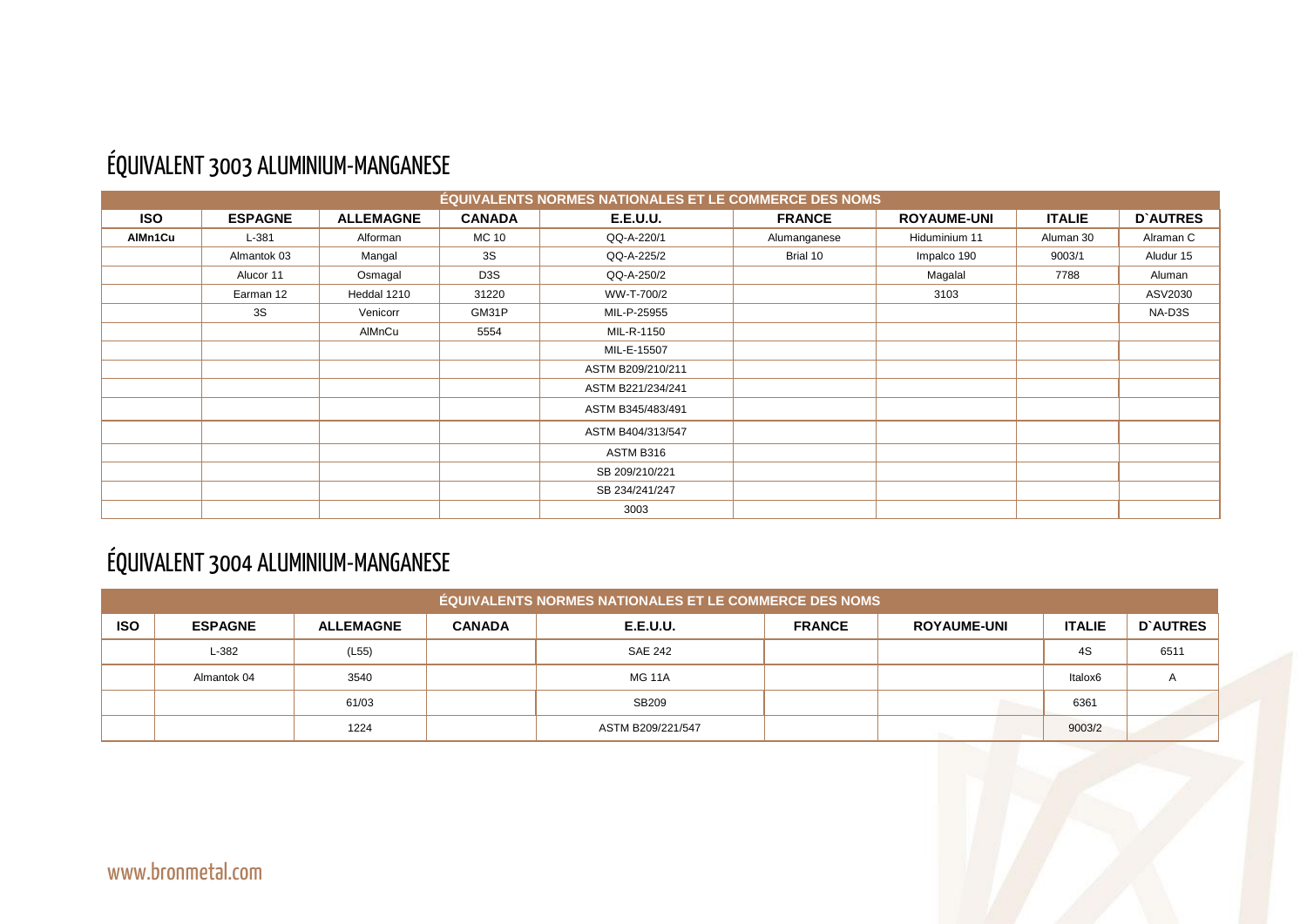#### ÉQUIVALENT 5005A ALUMINIUM-MAGNESIUM

|            | <b>ÉQUIVALENTS NORMES NATIONALES ET LE COMMERCE DES NOMS</b> |                  |               |                   |               |                    |               |                 |  |  |  |  |  |
|------------|--------------------------------------------------------------|------------------|---------------|-------------------|---------------|--------------------|---------------|-----------------|--|--|--|--|--|
| <b>ISO</b> | <b>ESPAGNE</b>                                               | <b>ALLEMAGNE</b> | <b>CANADA</b> | <b>E.E.U.U.</b>   | <b>FRANCE</b> | <b>ROYAUME-UNI</b> | <b>ITALIE</b> | <b>D'AUTRES</b> |  |  |  |  |  |
| AlMg1      | <b>B57S</b>                                                  | Aludur 503       | <b>B57S</b>   | ASTM B209/210/483 | Alunox OAL    | <b>BA 201</b>      | 5764          | Al1Mg           |  |  |  |  |  |
|            | Earmag 7                                                     | Aludur 100       |               | ASTM B316/396/397 | Carbinox 1    | Durcilium          | F505          | Aludur 100      |  |  |  |  |  |
|            | Magnealtok 05                                                | Peraluman 100    |               |                   | Scleralumag10 |                    | Pe0,8         | Peraluman 100   |  |  |  |  |  |
|            |                                                              | 510              |               |                   |               |                    | 9005/1        | 4106            |  |  |  |  |  |
|            |                                                              | AM 16            |               |                   |               |                    |               | 56571           |  |  |  |  |  |
|            |                                                              | 5010             |               |                   |               |                    |               | Alramag 1       |  |  |  |  |  |
|            |                                                              | 63/10            |               |                   |               |                    |               | 5583            |  |  |  |  |  |
|            |                                                              |                  |               |                   |               |                    |               | ASV 2084        |  |  |  |  |  |
|            |                                                              |                  |               |                   |               |                    |               | 2586            |  |  |  |  |  |

# ÉQUIVALENT 5019 ALUMINIUM-MAGNESIUM

|                  |                |                   |               |                   | <b>ÉQUIVALENTS NORMES NATIONALES ET LE COMMERCE DES NOMS</b> |                    |                 |                  |
|------------------|----------------|-------------------|---------------|-------------------|--------------------------------------------------------------|--------------------|-----------------|------------------|
| <b>ISO</b>       | <b>ESPAGNE</b> | <b>ALLEMAGNE</b>  | <b>CANADA</b> | <b>E.E.U.U.</b>   | <b>FRANCE</b>                                                | <b>ROYAUME-UNI</b> | <b>ITALIE</b>   | <b>D'AUTRES</b>  |
| Al-Mg5           | $L-332$        | AlMg <sub>5</sub> | GM 50 R       | (5056)            | A-G 5                                                        | N <sub>6</sub>     | P-AIMg 5        | Al-5 MG          |
| <b>ISO/R 209</b> | $A-G5$         | 3,3555            | CSA HA,6      | <b>ASTM B 211</b> | NF 57,350                                                    | BS 1470/1/2/3      | <b>UNI 3576</b> | <b>VSM 10849</b> |
| <b>ISO/R 826</b> | 56 S           | DIN 1725-45       | GM 50 P       | <b>ASTM B 316</b> | NF 57,650                                                    | BS 1474/5/6/7      | Peraluman 50    | Peraluman 500    |
| <b>ISO/R 828</b> |                | DIN 1746/47       | CSA HA,6      | ER 5356           | Duralinox 5                                                  | Alumagnese 50      | Itallumag 50    | A 56 S           |
|                  |                | DIN 1748/49       | 56 S          | <b>ASTM B 285</b> | Carbinox 5                                                   | <b>BA 28</b>       |                 |                  |
|                  |                | Aludur 500        |               |                   | Scleralumag 5                                                | Birmabright 5      |                 |                  |
|                  |                | Optal 5           |               |                   | $A-G5$                                                       | Hiduminium 05      |                 |                  |
|                  |                | Peraluman 50      |               |                   | AIR 9050 B                                                   | MG <sub>5</sub>    |                 |                  |
|                  |                | Supramal 5        |               |                   | AIR 9051                                                     | A 56 S             |                 |                  |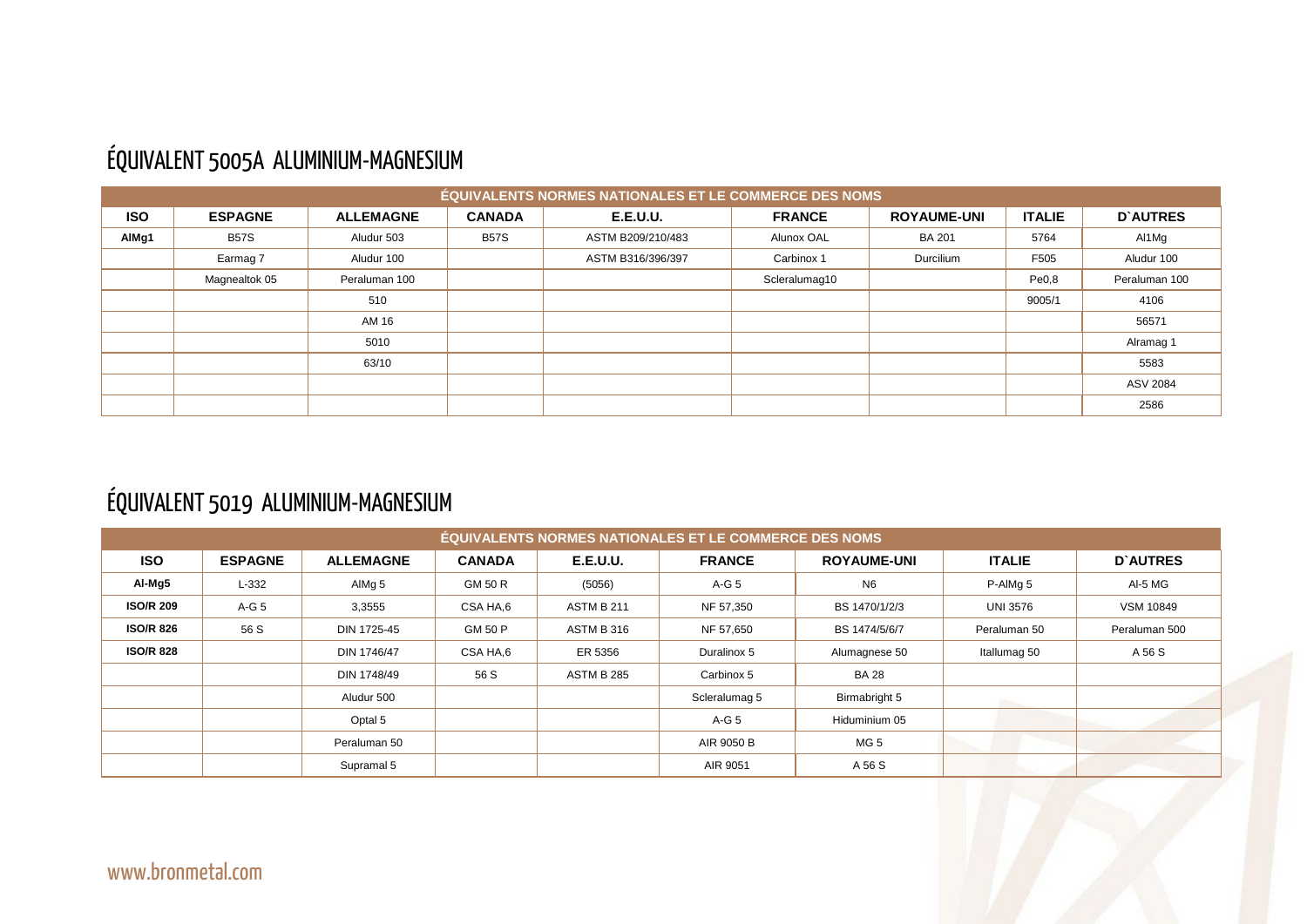

## ÉQUIVALENT 5052 ALUMINIUM-MAGNESIUM

|            |                |                  |               | <b>ÉQUIVALENTS NORMES NATIONALES ET LE COMMERCE DES NOMS</b> |                |                    |               |                 |
|------------|----------------|------------------|---------------|--------------------------------------------------------------|----------------|--------------------|---------------|-----------------|
| <b>ISO</b> | <b>ESPAGNE</b> | <b>ALLEMAGNE</b> | <b>CANADA</b> | <b>E.E.U.U.</b>                                              | <b>FRANCE</b>  | <b>ROYAUME-UNI</b> | <b>ITALIE</b> | <b>D'AUTRES</b> |
| AIMg2,5    | L-336          | WG-P57S          | 57S.52820     | QQ-A-225/7                                                   | Scleralumag 20 |                    | Itallumag 25  | 17210           |
|            | Earmag 25K     | 5520             |               | QQ-A-250/8                                                   | Carbinox 2     |                    | <b>FM 24</b>  | 4120            |
|            | Magnealtok 25  | 63/52            |               | QQ-A-430                                                     |                |                    | Pe 25         | Alramag 25      |
|            |                | 1528             |               | WW-T-700/4                                                   |                |                    | M30           | Peraluman 250   |
|            |                |                  |               | ASTM B209/210/211                                            |                |                    | 3574          | Aludur 250      |
|            |                |                  |               | ASTM B221/241/483                                            |                |                    | 9005/2        | 4120            |
|            |                |                  |               | ASTM B404/313/547                                            |                |                    |               | 6526            |
|            |                |                  |               | ASTM B316                                                    |                |                    |               | 2041            |
|            |                |                  |               | AMS 4016/4017                                                |                |                    |               | 2587            |
|            |                |                  |               | AMS 4069/4070                                                |                |                    |               |                 |
|            |                |                  |               | ASME SB209/210/234                                           |                |                    |               |                 |
|            |                |                  |               | ASME SB241                                                   |                |                    |               |                 |

## ÉQUIVALENT 5083 ALUMINIUM-MAGNESIUM

|            |                |                  |               | <b>ÉQUIVALENTS NORMES NATIONALES ET LE COMMERCE DES NOMS</b> |                         |                        |               |                 |
|------------|----------------|------------------|---------------|--------------------------------------------------------------|-------------------------|------------------------|---------------|-----------------|
| <b>ISO</b> | <b>ESPAGNE</b> | <b>ALLEMAGNE</b> | <b>CANADA</b> | <b>E.E.U.U.</b>                                              | <b>FRANCE</b>           | <b>ROYAUME-UNI</b>     | <b>ITALIE</b> | <b>D'AUTRES</b> |
| AIMg4,5Mn  | <b>D54S</b>    | Peraluman 460    | <b>D54S</b>   | QQ-A-200/4                                                   | 5083<br>7790<br>GB D54S |                        |               | 17215           |
|            | Magnealtok 45  | L54              | GM41          | QQ-A-250/6                                                   |                         | <b>Birmabright BB4</b> | 9004/5        | (PA44)          |
|            | Earmag 45M     | AM4              |               | QQ-A-367                                                     |                         | <b>BA 281</b>          |               | 4140            |
|            |                | 5510             |               | MIL-A-19005                                                  | Hiduminium-05           |                        | Alramag 45N   |                 |
|            |                | 61/82            |               | MIL-A-46083                                                  | Peraluman 460           |                        | Peraluman 460 |                 |
|            |                | 61/83            |               | MIL-A-17358                                                  |                         |                        | Aludur450Mn   |                 |
|            |                | 1542             |               | MIL-A-45225                                                  |                         |                        |               | <b>ASV 2027</b> |
|            |                |                  |               | ASTM B209/210/221                                            |                         |                        |               | <b>NA-D54S</b>  |
|            |                |                  |               | ASTM B241/345/547                                            |                         |                        |               |                 |
|            |                |                  |               | ASTM B247                                                    |                         |                        |               |                 |
|            |                |                  |               | AMS 4057/8/9                                                 |                         |                        |               |                 |
|            |                |                  |               | ASME SB209/221/241                                           |                         |                        |               |                 |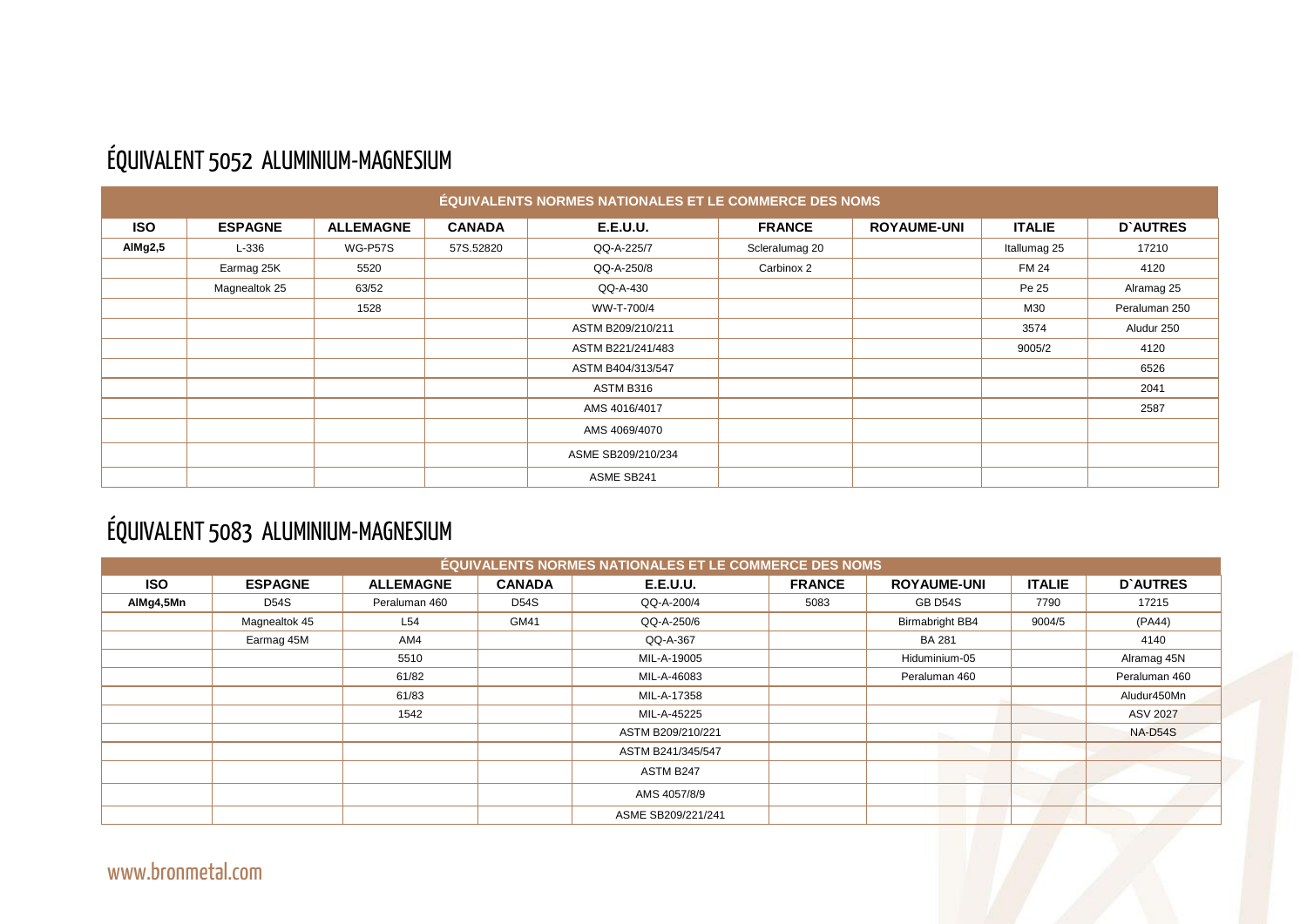#### ÉQUIVALENT 5086 ALUMINIUM-MAGNESIUM

|            |                |                  |               | <b>ÉQUIVALENTS NORMES NATIONALES ET LE COMMERCE DES NOMS</b> |               |                    |               |                 |
|------------|----------------|------------------|---------------|--------------------------------------------------------------|---------------|--------------------|---------------|-----------------|
| <b>ISO</b> | <b>ESPAGNE</b> | <b>ALLEMAGNE</b> | <b>CANADA</b> | <b>E.E.U.U.</b>                                              | <b>FRANCE</b> | <b>ROYAUME-UNI</b> | <b>ITALIE</b> | <b>D'AUTRES</b> |
| AIMg4      | L-3322/38.341  | 5500             | <b>M57S</b>   | QQ-A-200/5                                                   | DuralinoxH4   |                    | P-AG2M        | 424412          |
|            | Magnealtok 40  | 63/40            | GM40          | QQ-A-250/7                                                   | Carbinox4     |                    | 5452          | (17205)         |
|            |                | 1544             |               | QQ-A-250/19                                                  |               |                    | Italumag 44   | 1520            |
|            |                |                  |               | WW-T-700/5                                                   |               |                    | <b>FM 44</b>  | Alramag 4N      |
|            |                |                  |               | MIL-A-21579                                                  |               |                    | Pe44          | Peraluman-410   |
|            |                |                  |               | MIL-A-19070                                                  |               |                    | 9005/4        |                 |
|            |                |                  |               | MIL-T-52234                                                  |               |                    |               |                 |
|            |                |                  |               | ASTM B209/210/221                                            |               |                    |               |                 |
|            |                |                  |               | ASTM B241/345/313                                            |               |                    |               |                 |
|            |                |                  |               | ASME SB209                                                   |               |                    |               |                 |
|            |                |                  |               | ASME SB221                                                   |               |                    |               |                 |
|            |                |                  |               | ASME SB241                                                   |               |                    |               |                 |

## ÉQUIVALENT 5154A ALUMINIUM-MAGNESIUM

|            | <b>ÉQUIVALENTS NORMES NATIONALES ET LE COMMERCE DES NOMS</b> |                  |               |                      |               |                        |                 |                 |  |  |  |  |  |  |
|------------|--------------------------------------------------------------|------------------|---------------|----------------------|---------------|------------------------|-----------------|-----------------|--|--|--|--|--|--|
| <b>ISO</b> | <b>ESPAGNE</b>                                               | <b>ALLEMAGNE</b> | <b>CANADA</b> | <b>E.E.U.U.</b>      | <b>FRANCE</b> | <b>ROYAUME-UNI</b>     | <b>ITALIE</b>   | <b>D'AUTRES</b> |  |  |  |  |  |  |
| AIMg3,5    | Magnealtok 35                                                |                  | C54S          | ASTM B209/210/211    |               | <b>GB-54S</b>          | Itallumag 35    | 2087            |  |  |  |  |  |  |
|            |                                                              |                  | GR40          | <b>ASTM B221/547</b> |               | Alcoa 520              | FM <sub>3</sub> | Aludur 350      |  |  |  |  |  |  |
|            |                                                              |                  |               |                      |               | AWCO 27                | Pe 35           |                 |  |  |  |  |  |  |
|            |                                                              |                  |               |                      |               | <b>Birmabright BB3</b> | M35             |                 |  |  |  |  |  |  |
|            |                                                              |                  |               |                      |               | <b>BA 27</b>           | 9005/8          |                 |  |  |  |  |  |  |
|            |                                                              |                  |               |                      |               | Durcilium - B          |                 |                 |  |  |  |  |  |  |
|            |                                                              |                  |               |                      |               | Hiduminium-33          |                 |                 |  |  |  |  |  |  |
|            |                                                              |                  |               |                      |               | Peraluman 460          |                 |                 |  |  |  |  |  |  |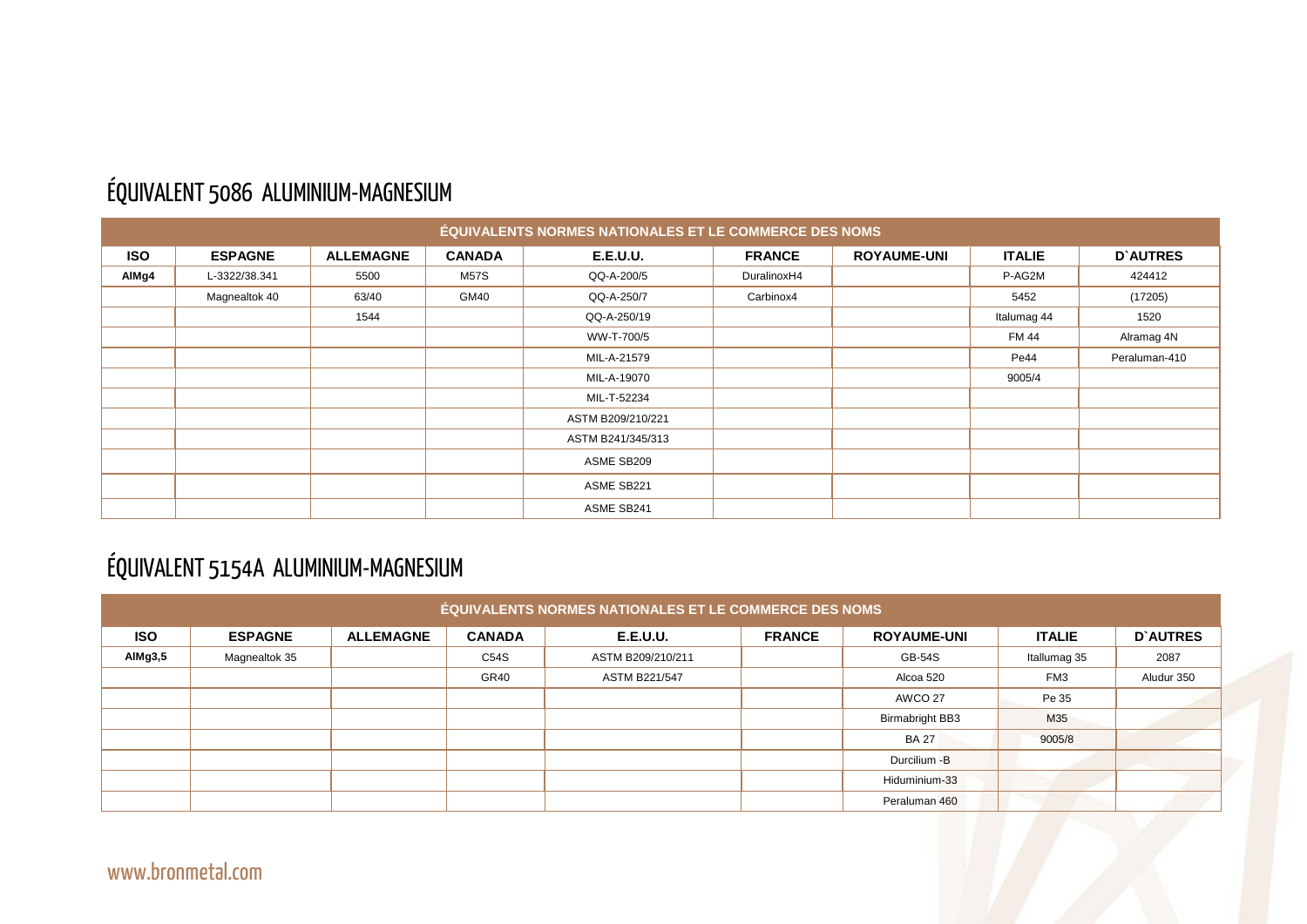#### ÉQUIVALENT 5251 ALUMINIUM-MAGNESIUM

|            | ÉQUIVALENTS NORMES NATIONALES ET LE COMMERCE DES NOMS |                  |               |                 |                 |                    |               |                 |  |  |  |
|------------|-------------------------------------------------------|------------------|---------------|-----------------|-----------------|--------------------|---------------|-----------------|--|--|--|
| <b>ISO</b> | <b>ESPAGNE</b>                                        | <b>ALLEMAGNE</b> | <b>CANADA</b> | <b>E.E.U.U.</b> | <b>FRANCE</b>   | <b>ROYAUME-UNI</b> | <b>ITALIE</b> | <b>D'AUTRES</b> |  |  |  |
| AlMg2      | Magnealtok 20                                         | AlMg2Mn0,3       | <b>M57S</b>   |                 | AG <sub>2</sub> | N <sub>4</sub>     | P-A G2M       | 1520            |  |  |  |
|            |                                                       | <b>WG-M57S</b>   |               |                 | Carbinox 2      |                    | 4511          | 5252            |  |  |  |
|            |                                                       | Aludur 505       |               |                 | Scleralumag 10  |                    |               | Alramag 2       |  |  |  |
|            |                                                       | Peraluman 200    |               |                 |                 |                    |               | 4412            |  |  |  |
|            |                                                       | (L52)            |               |                 |                 |                    |               | $-17205$        |  |  |  |
|            |                                                       | AM26             |               |                 |                 |                    |               | 424412          |  |  |  |
|            |                                                       | 3010             |               |                 |                 |                    |               |                 |  |  |  |
|            |                                                       | 63/21            |               |                 |                 |                    |               |                 |  |  |  |

#### ÉQUIVALENT 5754 ALUMINIUM-MAGNESIUM

|            |                |                  |               |                 | ÉQUIVALENTS NORMES NATIONALES ET LE COMMERCE DES NOMS |                    |               |                  |
|------------|----------------|------------------|---------------|-----------------|-------------------------------------------------------|--------------------|---------------|------------------|
| <b>ISO</b> | <b>ESPAGNE</b> | <b>ALLEMAGNE</b> | <b>CANADA</b> | <b>E.E.U.U.</b> | <b>FRANCE</b>                                         | <b>ROYAUME-UNI</b> | <b>ITALIE</b> | <b>D'AUTRES</b>  |
| AIMg3      | Earmag 25K     | <b>WG 53 S</b>   | 57S           |                 | AG3                                                   |                    |               | 1530             |
|            | Magnealtok 30  | Aludur 507       |               |                 | Duralinox H3                                          |                    |               | 4113             |
|            |                | Peraluman 300    |               |                 | Carbinox 3                                            |                    |               | GA 6533          |
|            |                | Peraluman 302    |               |                 | Scleralumag 25                                        |                    |               | PA11N            |
|            |                | 530              |               |                 |                                                       |                    |               | Alramag 3        |
|            |                | AM3              |               |                 |                                                       |                    |               | Peraluman 300    |
|            |                | 5030             |               |                 |                                                       |                    |               | MNG <sub>3</sub> |
|            |                | 63/25            |               |                 |                                                       |                    |               | Aludur 300       |
|            |                | A13              |               |                 |                                                       |                    |               | 4130             |
|            |                |                  |               |                 |                                                       |                    |               | 6533             |
|            |                |                  |               |                 |                                                       |                    |               | <b>ASV 2014</b>  |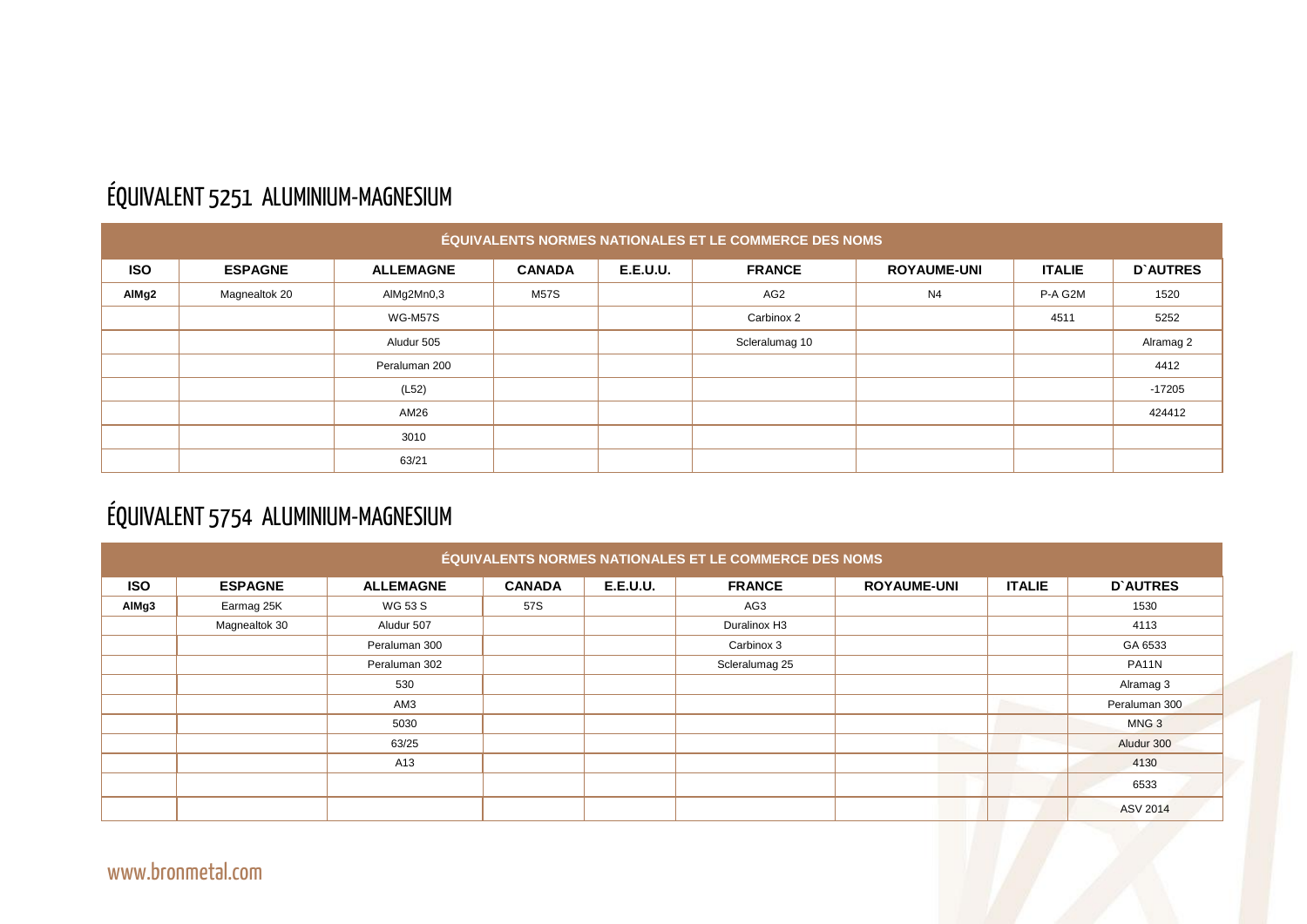#### ÉQUIVALENT 6005A ALUMINIUM- MAGNESIUM-SILICIUM

|            | <b>ÉQUIVALENTS NORMES NATIONALES ET LE COMMERCE DES NOMS</b> |                  |               |                 |               |                    |               |          |  |  |  |  |  |
|------------|--------------------------------------------------------------|------------------|---------------|-----------------|---------------|--------------------|---------------|----------|--|--|--|--|--|
| <b>ISO</b> | <b>ESPAGNE</b>                                               | <b>ALLEMAGNE</b> | <b>CANADA</b> | <b>E.E.U.U.</b> | <b>FRANCE</b> | <b>ROYAUME-UNI</b> | <b>ITALIE</b> | D'AUTRES |  |  |  |  |  |
|            | Simalgatok 05                                                | AlMgSi0,7 3.3210 |               |                 | A-SG0,5       |                    | 9006/6        |          |  |  |  |  |  |
|            |                                                              | Peraluman-062    |               |                 |               |                    |               |          |  |  |  |  |  |
|            |                                                              | Erbslöh 422      |               |                 |               |                    |               |          |  |  |  |  |  |

## ÉQUIVALENT 6026 ALUMINIUM-MAGNESIUM-SILICIUM

| <b>ÉQUIVALENTS NORMES NATIONALES ET LE COMMERCE DES NOMS</b> |                                                  |      |      |  |  |  |  |  |  |  |  |  |
|--------------------------------------------------------------|--------------------------------------------------|------|------|--|--|--|--|--|--|--|--|--|
| <b>ESPAGNE</b>                                               | <b>FRANCE</b><br><b>SUIZA</b><br><b>E.E.U.U.</b> |      |      |  |  |  |  |  |  |  |  |  |
| 6026                                                         | 6026                                             | 6026 | 6026 |  |  |  |  |  |  |  |  |  |
| Simalgajusqu`àk 26                                           |                                                  |      |      |  |  |  |  |  |  |  |  |  |



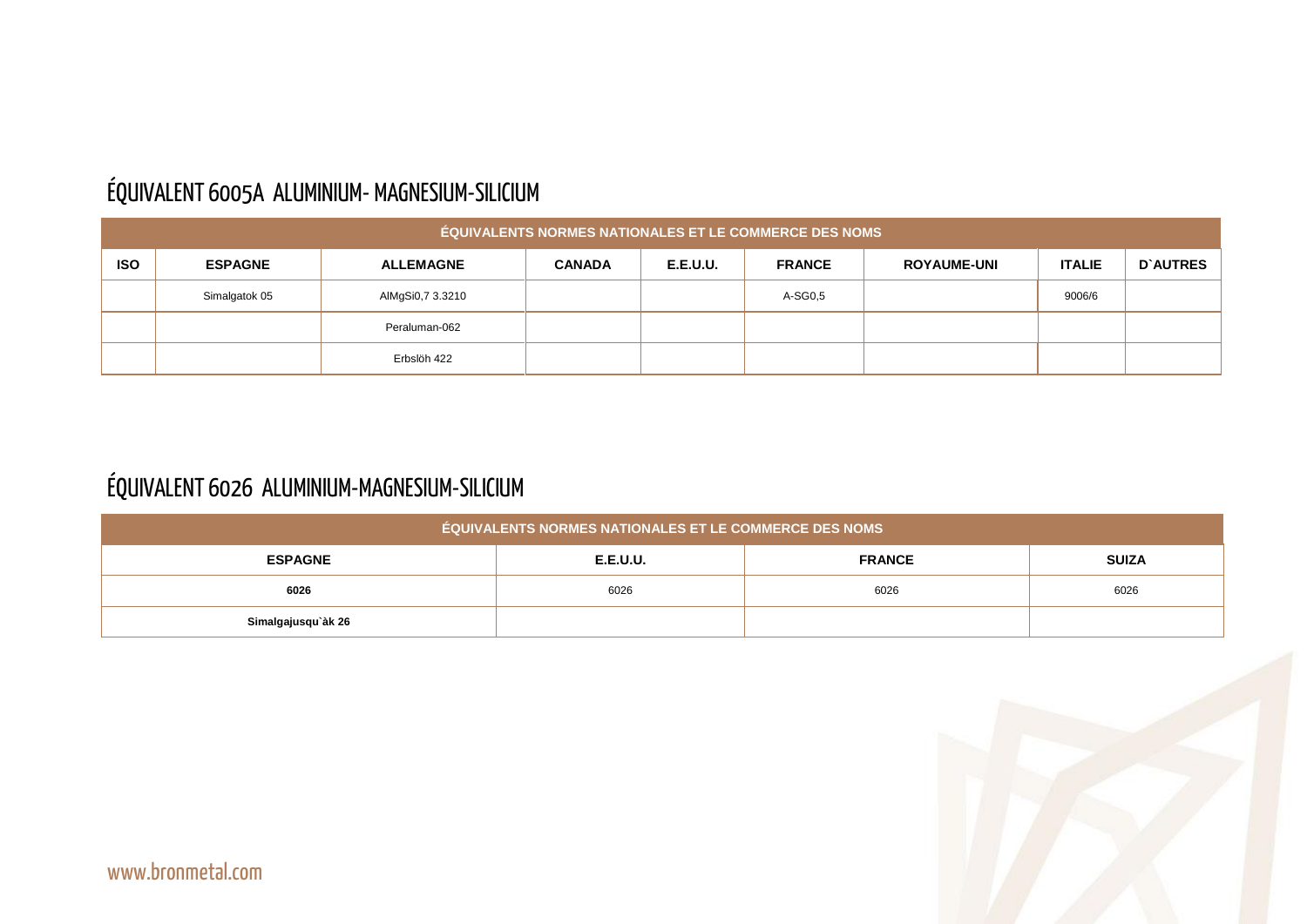

## ÉQUIVALENT 6060 ALUMINIUM-MAGNESIUM-SILICIUM

|               |                |                  |               |                 | ÉQUIVALENTS NORMES NATIONALES ET LE COMMERCE DES NOMS |                    |               |                 |
|---------------|----------------|------------------|---------------|-----------------|-------------------------------------------------------|--------------------|---------------|-----------------|
| <b>ISO</b>    | <b>ESPAGNE</b> | <b>ALLEMAGNE</b> | <b>CANADA</b> | <b>E.E.U.U.</b> | <b>FRANCE</b>                                         | <b>ROYAUME-UNI</b> | <b>ITALIE</b> | <b>D'AUTRES</b> |
| <b>AIMgSi</b> | Simalgatok 60  | AlMgSi0,5        | G50S          |                 | AGS                                                   | H <sub>9</sub>     | 3569          | 4103            |
|               |                | Aludur 530       |               |                 | Decoral                                               |                    | 9006/1        | 6504            |
|               |                | Aludur 531       |               |                 | Decoral OAL                                           |                    |               | 2080            |
|               |                | Anticodal-050    |               |                 | Inoxalium                                             |                    |               | 604             |
|               |                | 460/470          |               |                 |                                                       |                    |               | G50S            |
|               |                | AS0,5/AS0,6      |               |                 |                                                       |                    |               | 2591            |
|               |                | 6022             |               |                 |                                                       |                    |               | APM046          |
|               |                | A22,A25          |               |                 |                                                       |                    |               |                 |
|               |                | 3,3206           |               |                 |                                                       |                    |               |                 |

## ÉQUIVALENT 6061 ALUMINIUM-MAGNESIUM-SILICIUM

|                 |                |                  |               | <b>ÉQUIVALENTS NORMES NATIONALES ET LE COMMERCE DES NOMS</b> |               |                    |               |                 |
|-----------------|----------------|------------------|---------------|--------------------------------------------------------------|---------------|--------------------|---------------|-----------------|
| <b>ISO</b>      | <b>ESPAGNE</b> | <b>ALLEMAGNE</b> | <b>CANADA</b> | <b>E.E.U.U.</b>                                              | <b>FRANCE</b> | <b>ROYAUME-UNI</b> | <b>ITALIE</b> | <b>D'AUTRES</b> |
| <b>AIMgSiCu</b> | L-3420 38,342  | <b>AS11</b>      | 65S           | QQ-A-200/8/16                                                | (A-GSUC)      | <b>GB-65S</b>      | 61 s          | 1330            |
|                 | Simagaltok 61  | 6560             | C65S          | QQ-A-225/8                                                   |               | AWCO-22            | F61           | 2079            |
|                 |                | 19/61            | 69260         | QQ-A-250/11                                                  |               | Birmetal-016       | AC 61         | <b>D65S</b>     |
|                 |                | 19/62            | 69270         | WW-T-700/6                                                   |               | <b>BA 22</b>       | 6170          |                 |
|                 |                | Pantal 1468      | GS11N         | MIL-A-25994                                                  |               | Durcilium-Q        | 9006/2        |                 |
|                 |                |                  |               | MIL-A-22771                                                  |               | Hiduminium-46      |               |                 |
|                 |                |                  |               | MIL-T-7081C                                                  |               | $L-117$            |               |                 |
|                 |                |                  |               | MIL-P-25955                                                  |               | $L-118$            |               |                 |
|                 |                |                  |               | B209/210/211                                                 |               | H 20               |               |                 |
|                 |                |                  |               | B221/308/429                                                 |               |                    |               |                 |
|                 |                |                  |               | B241/345/429                                                 |               |                    |               |                 |
|                 |                |                  |               | B483/404/547                                                 |               |                    |               |                 |
|                 |                |                  |               | ASME SB209/210/211                                           |               |                    |               |                 |
|                 |                |                  |               | ASME SB221/234/241                                           |               |                    |               |                 |
|                 |                |                  |               | <b>ASME SB247/308</b>                                        |               |                    |               |                 |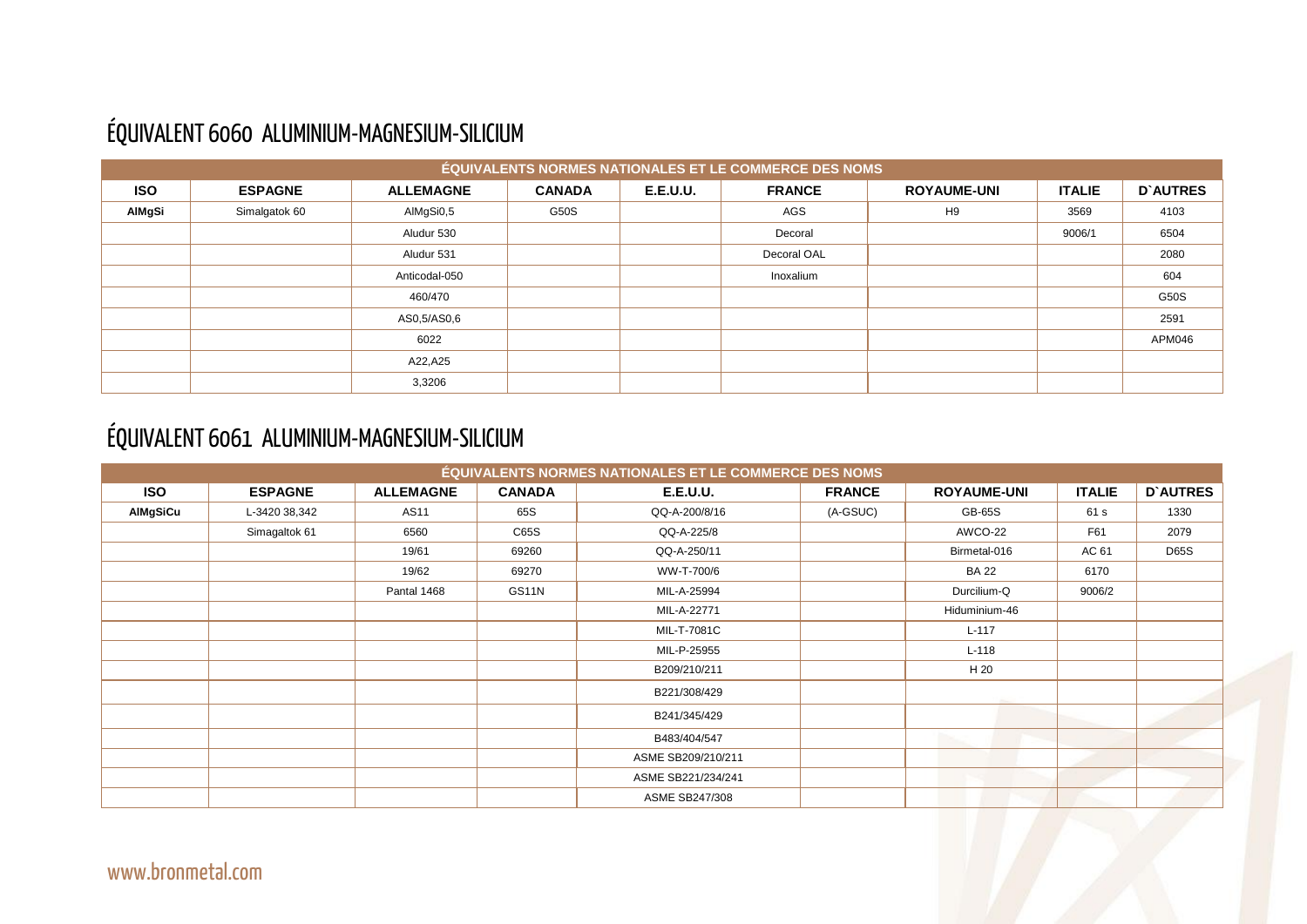#### ÉQUIVALENT 6063 ALUMINIUM-MAGNESIUM-SILICIUM

|            |                |                  |               |                 | ÉQUIVALENTS NORMES NATIONALES ET LE COMMERCE DES NOMS |                    |               |                  |
|------------|----------------|------------------|---------------|-----------------|-------------------------------------------------------|--------------------|---------------|------------------|
| <b>ISO</b> | <b>ESPAGNE</b> | <b>ALLEMAGNE</b> | <b>CANADA</b> | <b>E.E.U.U.</b> | <b>FRANCE</b>                                         | <b>ROYAUME-UNI</b> | <b>ITALIE</b> | <b>D'AUTRES</b>  |
| AlMg0,5Si  | L-3441 38,337  |                  | GS10          | 6063            | QQ-A-200/9                                            | H <sub>9</sub>     | 3569          | 4104             |
|            | Alucor 46      |                  | 66050         |                 | ASTM B210/221/429                                     | 372B               | 63S           | A2x5             |
|            | Earsimag 11    |                  | GM41          |                 | ASTM B241/345/491                                     | <b>GB-50S</b>      | F63           | W <sub>1</sub> A |
|            | 50S            |                  |               |                 | 4156                                                  | Alcoa-910          | AC 63         | Dekoral B        |
|            | Simagaltok 63  |                  |               |                 | ASME SB 210/221/241                                   | AWCO-24            |               | 6506             |
|            |                |                  |               |                 |                                                       | Birmetal-055       |               | 173190           |
|            |                |                  |               |                 |                                                       | <b>BA 24</b>       |               | 2055             |
|            |                |                  |               |                 |                                                       | Durcilium W        |               | 601              |
|            |                |                  |               |                 |                                                       | Hiduminium 46      |               | <b>C50S</b>      |
|            |                |                  |               |                 |                                                       | Extrudal-050       |               |                  |

#### ÉQUIVALENT 6082 ALUMINIUM-MAGNESIUM-SILICIUM

| ÉQUIVALENTS NORMES NATIONALES ET LE COMMERCE DES NOMS |                |                  |               |                 |               |                    |                 |                 |  |  |
|-------------------------------------------------------|----------------|------------------|---------------|-----------------|---------------|--------------------|-----------------|-----------------|--|--|
| <b>ISO</b>                                            | <b>ESPAGNE</b> | <b>ALLEMAGNE</b> | <b>CANADA</b> | <b>E.E.U.U.</b> | <b>FRANCE</b> | <b>ROYAUME-UNI</b> | <b>ITALIE</b>   | <b>D'AUTRES</b> |  |  |
| AlSiMgMn                                              | L-3453         | <b>WG-B51S</b>   | <b>B51S</b>   |                 | A-SgM0,7      | H <sub>30</sub>    | 3571            | 17305           |  |  |
|                                                       |                | Aludur-533       |               |                 |               | L15                | RE <sub>2</sub> | 4212            |  |  |
|                                                       |                | Antocorodal 110  |               |                 |               | <b>GB-51S</b>      | 6087            | Dekoral S       |  |  |
|                                                       |                | 401/410          |               |                 |               | Alcoa 920          | F177            | Anticorodal 112 |  |  |
|                                                       |                | <b>AS1/AS14</b>  |               |                 |               | Birmetal 071       | <b>AC11</b>     | S-Korrofestal   |  |  |
|                                                       |                | 6010/6012        |               |                 |               | <b>BA25</b>        | 9006/4          | 6508            |  |  |
|                                                       |                | 19/20            |               |                 |               | Durcilium S        |                 | 2005            |  |  |
|                                                       |                | 19/49            |               |                 |               | Hiduminium-44      |                 | NA-6082         |  |  |
|                                                       |                | A32/A31          |               |                 |               | Anticorodal 090    |                 | 611             |  |  |
|                                                       |                |                  |               |                 |               |                    |                 | <b>APM165</b>   |  |  |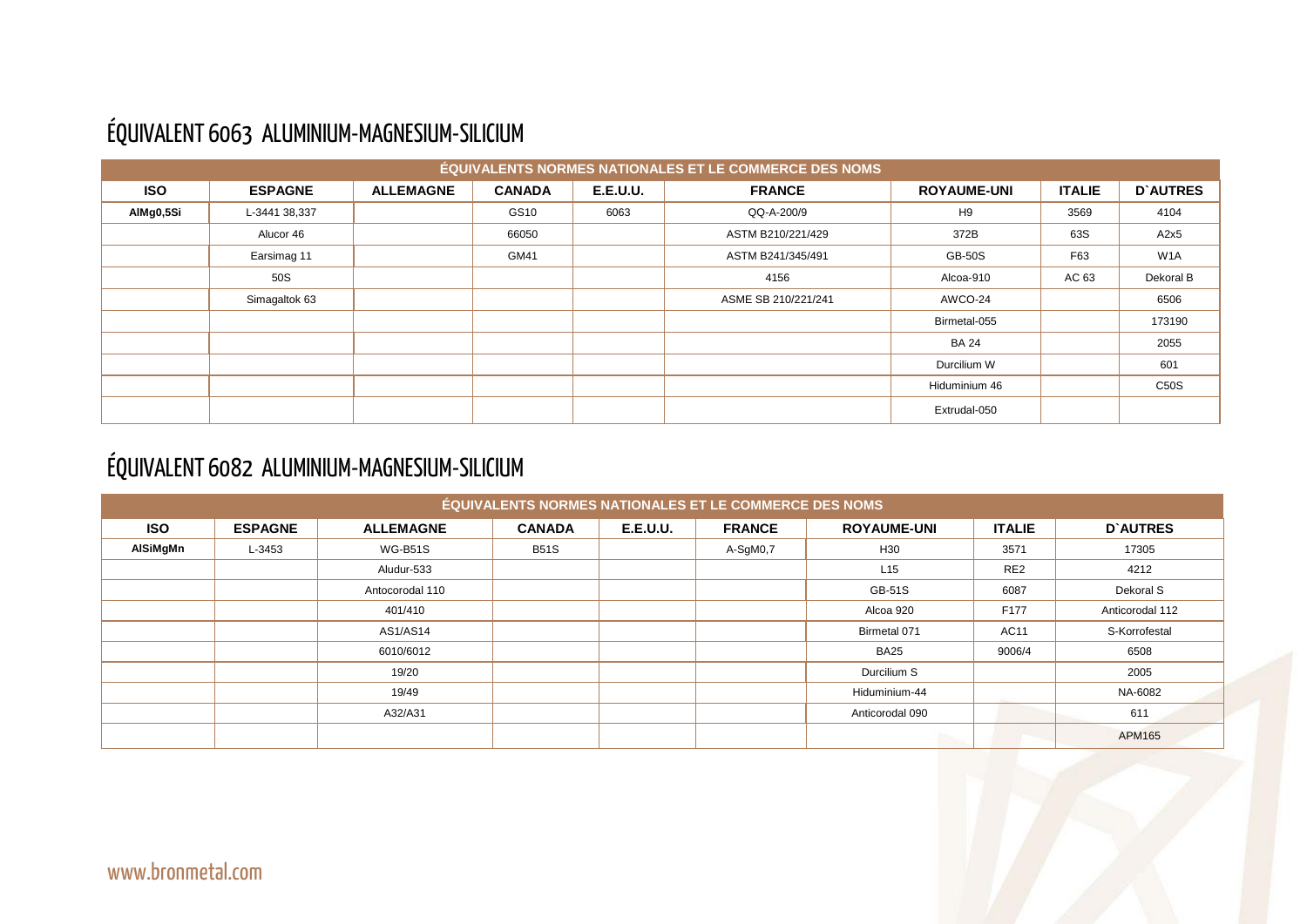## ÉQUIVALENT 6101 ALUMINIUM-MAGNESIUM-SILICIUM

| <b>ÉQUIVALENTS NORMES NATIONALES ET LE COMMERCE DES NOMS</b> |                |                          |               |                      |               |                    |               |                        |  |
|--------------------------------------------------------------|----------------|--------------------------|---------------|----------------------|---------------|--------------------|---------------|------------------------|--|
| <b>ISO</b>                                                   | <b>ESPAGNE</b> | <b>ALLEMAGNE</b>         | <b>CANADA</b> | <b>E.E.U.U.</b>      | <b>FRANCE</b> | <b>ROYAUME-UNI</b> | <b>ITALIE</b> | <b>D'AUTRES</b>        |  |
|                                                              | L-3431         | 6101 B=E-AlMgSi 3.2305   | <b>D50S</b>   | EC QQ-B-825          | Almelec       | 91E                | 3570          | Rusia: A5E             |  |
|                                                              | <b>D50S</b>    | 6101C=E-AlMgSi0,5 3.3207 |               | WW-C-00540           | E-AGS         | <b>D50S</b>        | Almelec       | E-AIMgSi0,5            |  |
|                                                              |                | VAW 19/07                |               | ASTM B230/233/262    | A-GS/L        | GB-D50S            |               | Aldrey-051             |  |
|                                                              |                | <b>VDM 1400</b>          |               | ASTM B317/323/324    |               | ALCOA 918          |               | E-Aludur 513           |  |
|                                                              |                |                          |               | <b>ASTM B373/544</b> |               | AWCO-Silmatec      |               | 6201 - Anticorodal 041 |  |
|                                                              |                |                          |               |                      |               | Durcilium-E        |               | 6201 - SIS 4102        |  |
|                                                              |                |                          |               |                      |               | Hiduminium-47E     |               | 6201 - Norsk Hydro 612 |  |
|                                                              |                |                          |               |                      |               | Aldrey-051         |               | Elran $1/-2$           |  |

#### ÉQUIVALENT 7020 ALUMINIUM-ZINC

| ÉQUIVALENTS NORMES NATIONALES ET LE COMMERCE DES NOMS |                |                   |               |                 |                 |                    |                |                       |  |  |  |
|-------------------------------------------------------|----------------|-------------------|---------------|-----------------|-----------------|--------------------|----------------|-----------------------|--|--|--|
| <b>ISO</b>                                            | <b>ESPAGNE</b> | <b>ALLEMAGNE</b>  | <b>CANADA</b> | <b>E.E.U.U.</b> | <b>FRANCE</b>   | <b>ROYAUME-UNI</b> | <b>ITALIE</b>  | <b>D'AUTRES</b>       |  |  |  |
| AlZn4,5Mg                                             | Alzintol 20    | AlZn4,5Mg1        | <b>D74S</b>   |                 | A-Z5G           | H <sub>17</sub>    | 7791           | 17410                 |  |  |  |
|                                                       | L-3741 38,374  | 3,4335            |               |                 | Zicral 3        |                    | <b>UD 44</b>   | 4425                  |  |  |  |
|                                                       |                | 721,725           |               |                 | Durcilium A-U4N |                    | Z <sub>4</sub> | Perradur              |  |  |  |
|                                                       |                | AZ12              |               |                 |                 |                    | 9007/1         | Aludur D <sub>2</sub> |  |  |  |
|                                                       |                | 7350              |               |                 |                 |                    |                | Unidur-100            |  |  |  |
|                                                       |                | Constructal 21/51 |               |                 |                 |                    |                | D 74 S                |  |  |  |
|                                                       |                | Aludur D2         |               |                 |                 |                    |                | 6950                  |  |  |  |
|                                                       |                |                   |               |                 |                 |                    |                | <b>ASV 2596</b>       |  |  |  |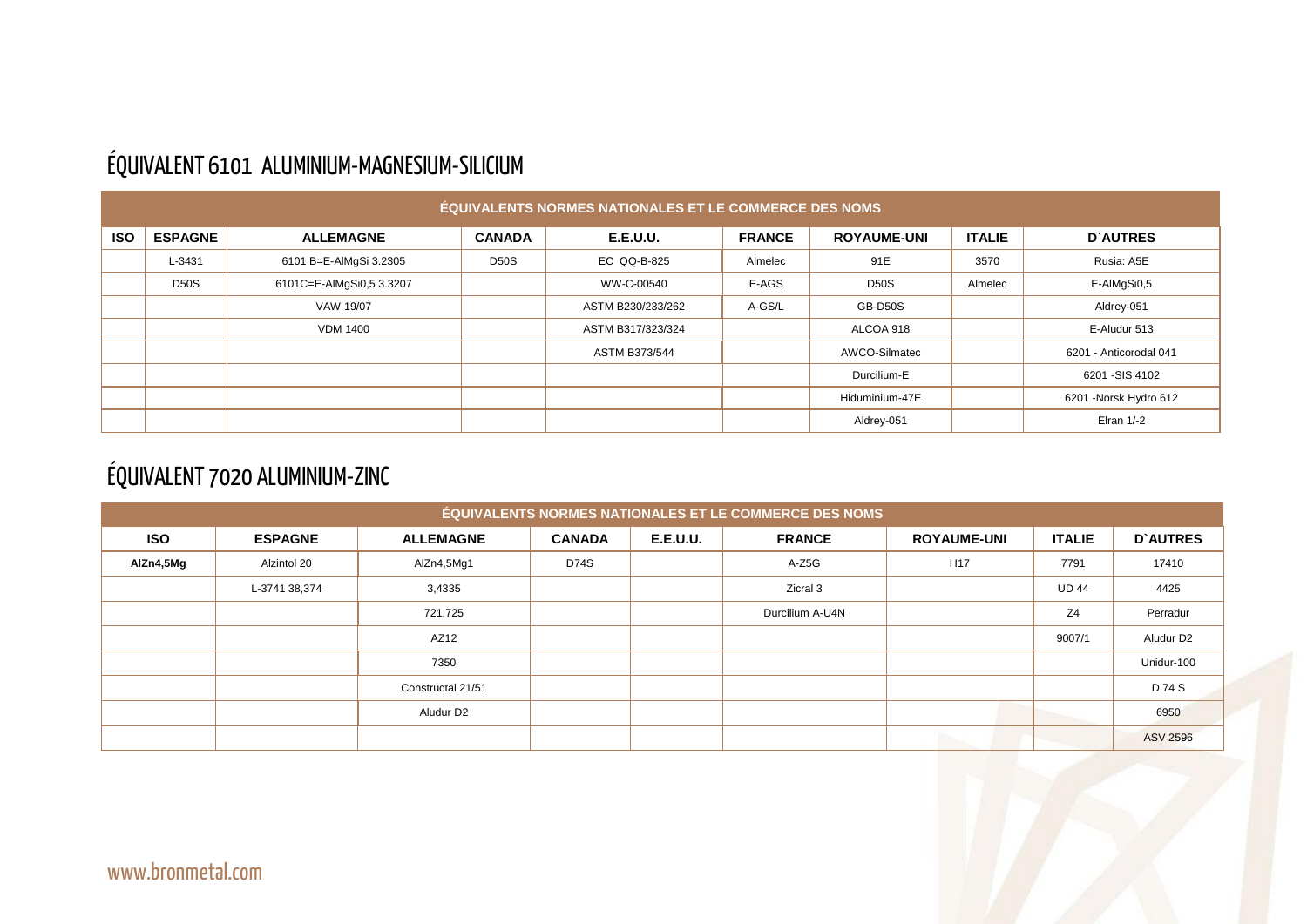|--|

#### ÉQUIVALENT 7075 ALUMINIUM-ZINC

| ÉQUIVALENTS NORMES NATIONALES ET LE COMMERCE DES NOMS |                |                   |               |                    |                 |                    |                 |                 |  |
|-------------------------------------------------------|----------------|-------------------|---------------|--------------------|-----------------|--------------------|-----------------|-----------------|--|
| <b>ISO</b>                                            | <b>ESPAGNE</b> | <b>ALLEMAGNE</b>  | <b>CANADA</b> | <b>E.E.U.U.</b>    | <b>FRANCE</b>   | <b>ROYAUME-UNI</b> | <b>ITALIE</b>   | <b>D'AUTRES</b> |  |
| AlZn6MgCu                                             | L-3710 38.271  | AlZnMgCu 1,5      | ZG62          | QQ-A-200/11        | A-Z5GU          | 2L95               | 3735            | V95             |  |
|                                                       | Alzintok 75    | 3,4365            | <b>M75S</b>   | QQ-A-225/9/12      | Superalumag T50 | L <sub>160</sub>   | Ergal 55        | Perradur S      |  |
|                                                       |                | AZ6               |               | QQ-A-430           |                 |                    | <b>EG55</b>     | Perunal -215    |  |
|                                                       |                | Constructal 20/73 |               | WW-T-700/7         |                 |                    | E <sub>51</sub> | Aludur 620      |  |
|                                                       |                | Constructal 20/75 |               | ASTM B209/210/211  |                 |                    | 9007/2          | <b>M75S</b>     |  |
|                                                       |                | 1750              |               | ASTM B221/241/247  |                 |                    |                 | ASV 2082        |  |
|                                                       |                |                   |               | ASTM B316          |                 |                    |                 |                 |  |
|                                                       |                |                   |               | AMS 4038/4047/4049 |                 |                    |                 |                 |  |
|                                                       |                |                   |               | AMS 4139/4154/4168 |                 |                    |                 |                 |  |
|                                                       |                |                   |               | ASTM ZG62 A        |                 |                    |                 |                 |  |

## ÉQUIVALENT 6012 ALUMINIUM-COPPER

| ÉQUIVALENTS NORMES NATIONALES ET LE COMMERCE DES NOMS |                  |               |               |               |  |  |  |  |  |
|-------------------------------------------------------|------------------|---------------|---------------|---------------|--|--|--|--|--|
| <b>ESPAGNE</b>                                        | <b>ALLEMAGNE</b> | <b>FRANCE</b> | <b>ITALIE</b> | <b>SUIZA</b>  |  |  |  |  |  |
| L-3452                                                | AlMgSiPb         | A-SGPbBi      | 6012          | Anticorodal + |  |  |  |  |  |
|                                                       | 3,0615           |               |               | Pb 108        |  |  |  |  |  |
|                                                       | <b>DIN 1725</b>  |               |               |               |  |  |  |  |  |
|                                                       | DIN 1746/47      |               |               |               |  |  |  |  |  |
|                                                       | Autopan          |               |               |               |  |  |  |  |  |
|                                                       | Spanasil         |               |               |               |  |  |  |  |  |
|                                                       | Aludur 533       |               |               |               |  |  |  |  |  |
|                                                       | Ziertal 58       |               |               |               |  |  |  |  |  |